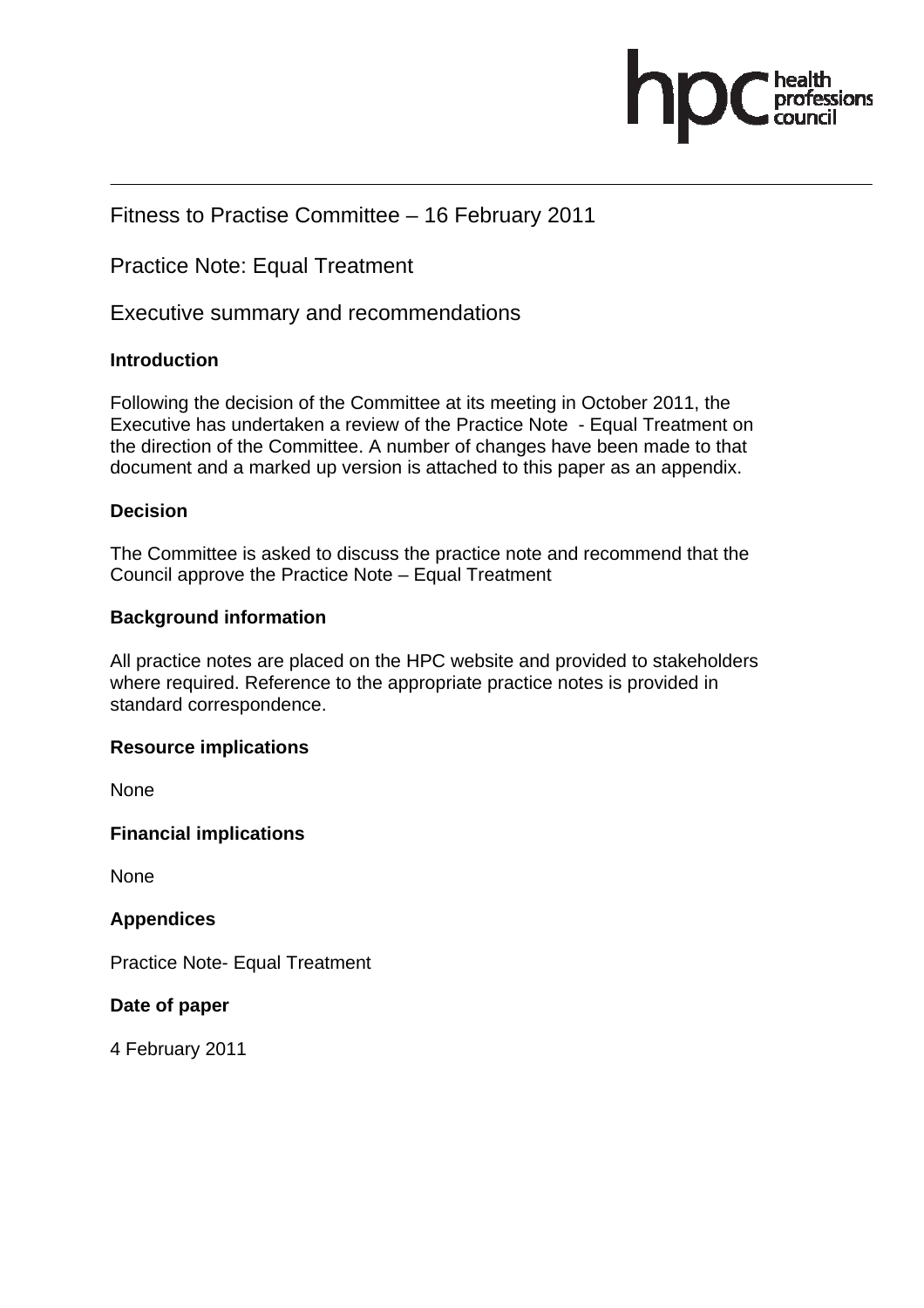

# **PRACTICE NOTE**

# **Equal Treatment**

This Practice Note has been issued by the Council for the guidance of Practice Committee Panels and to assist those appearing before them.

#### **Introduction**

Many people will find appearing before a Panel to be a daunting experience and it is vital that Panels, whilst remaining fair, independent and impartial, are aware of and responsive to the differing needs of those who appear before them.

Social diversity includes not only race and ethnicity but also differences in linguistic, religious and cultural backgrounds, as well as issues of gender, sexuality and disability. Unless everyone involved in proceedings before a Panel can understand the process, the material put before them and the meaning of the questions asked and answers given in the course of the proceedings, the process is at best impeded and, at worst, justice may be denied.

In a modern and diverse society, equal treatment does not simply mean treating everybody in exactly the same way, it is about ensuring fairness. In some cases it means providing special or different treatment, in order that justice is both done and seen to be done.

By its very nature, this Practice Note can only deal briefly with a broad and complex area or practice. For further and more detailed guidance Panels are advised to consult more comprehensive guidance, such as the *Equal Treatment Benchbook* published by the Judicial Studies Board.

#### **Effective communication**

People with personal impairments or who are disadvantaged in society are entitled to a fair hearing, as are those who may have difficulty coping with the language, procedures or facilities of Panel proceedings.

Panels should make effective use of communication and recognise that, for example, just because someone remains silent does not mean that they necessarily understand or feel that they have been adequately understood. They may simply feel too intimidated or too inarticulate to speak up.

All of us view the world from our own perspective, based on our own knowledge understanding and cultural conditioning. There is a fine line between Panel members relying on this and resorting to stereotypes which can lead to injustice.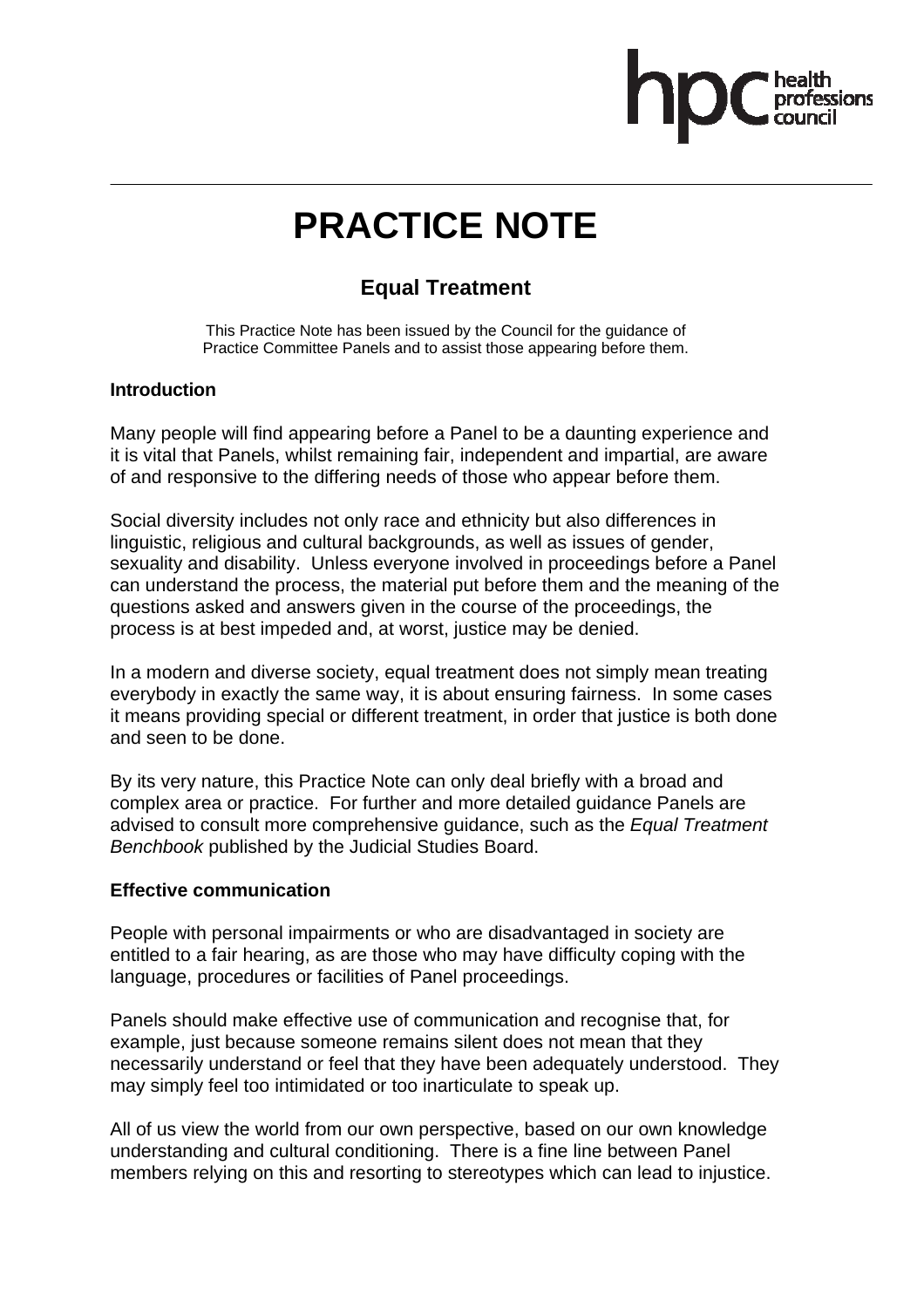#### **SOME BASIC DOS AND DON'TS**

#### **DO:**

- ascertain how parties wish to be addressed:
- **take reasonable steps to** obtain **in** advance information about any disability or health problem which a person who is appearing before you may have;
- allow more time for special arrangements, breaks etc. to accommodate special needs at hearings;
- be understanding of people's difficulties and needs;
- try to put yourself in their position the stress of attending a hearing should not be made worse unnecessarily, through a failure to anticipate foreseeable problems;
- bear in mind the problems facing unrepresented parties;
- ensure that appropriate measures are taken to protect vulnerable witnesses.

#### **DON'T**

- underestimate the stress and worry faced by those appearing before you;
- overlook the use unconscious or otherwise of gender-based, racist or other stereotyping as an evidential short-cut;
- allow over rigorous cross-examination of vulnerable witnesses:
- allow anyone to be put in a position where they face hostility or ridicule;
- use inappropriate "value laden" language, for example, 'girl' other than when speaking to a child or 'British' as a synonym for white, English or Christian.

#### **PEOPLE WITH DISABILITIES**

The Disability Discrimination Act 1995 (DDA) defines a disabled person as "someone with a physical or mental impairment that has a substantial, adverse, long-term effect on their ability to carry out normal day-to-day activities". For the purpose of the DDA "long term" means as lasting for more than 12 months.

#### **The Equality Act 201 defines disability as a physical or mental impairment which has a substantial and long-term adverse effect on a person's ability to carry out normal day-to-day activities.**

Disability may, for example, relate to mobility, manual dexterity, physical coordination, incontinence, speech, hearing or sight, memory or ability to concentrate, learn or understand. It is estimated that at least 8.5 million people in the UK meet the definition of disabled person under the DDA.

Panels have a duty under the DDA to take account of disabilities and, therefore, steps must be taken to accommodate the special needs of parties, witnesses or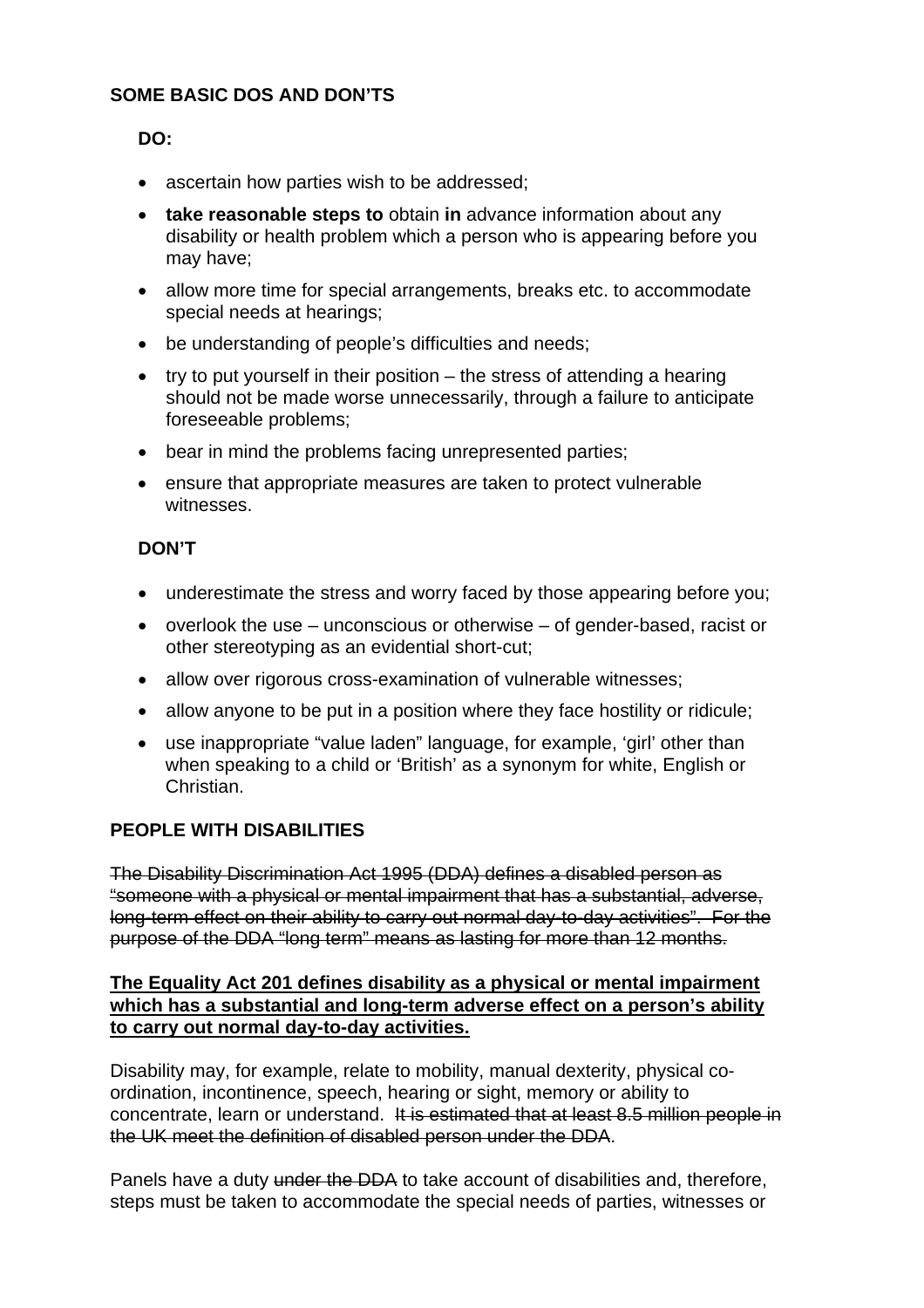advocates appearing before the Panel. It is important that Panels identify such needs as early as possible, so that appropriate steps can then be taken such as arranging for hearings to take place in accessible rooms or for suitable facilities to be made available. Wherever possible, hearings should take place at venues which are accessible and fitted with a hearing induction loop.

Often simple solutions will help. Short breaks in the proceedings may help those whose concentration is impaired or who need to eat or drink more frequently, take medication or go to the lavatory at frequent intervals. A pre-arranged signal for an urgent trip to the lavatory may be appropriate. The presence of a carer or helper may be necessary. It may also help to re-arrange the order in which evidence is heard so that witnesses are not kept waiting.

Panels also need to consider how to overcome difficulties which may arise in the course of the proceedings, for example:

- by adopting a different approach to questioning where a witness has difficulties with memory or comprehension; or
- by using visual aids or providing sign language or speech interpreters **other interpretative support** to overcome communication difficulties.

In many instances the best solution will be for the Panel to find out what the best method of communicating should be, ahead of the hearing, from the person concerned or to seek assistance from those with specialist training if this is required.

The obligation imposed on Panels extends not only to the conduct of the proceedings but also to the decisions they reach. Panels must take care to ensure that decisions do not unfairly discriminate against disabled people.

This is best achieved by Panels dealing with every case on its merits and avoiding stereotypes or judgements about what disabled people can or cannot do. By considering each case individually, Panels will avoid making assumptions about disabled people or disability and instead make an informed decision based on the individual case.

#### **RACE AND RELIGIOUS BELIEF**

Many of the steps which Panels need to take to address issues of race or religious belief are about differences, such as different naming systems or different forms of oath. Understanding those differences is important, but it is not an end in itself. The true purpose is to assist Panels to ensure that they treat everyone who comes before them equally and with dignity and respect.

Panel members should remember:

- fair treatment involves taking account of difference, treating everyone in the same way is not the same thing as treating everyone fairly;
- everyone has prejudices, so recognise and guard against your own;
- do not make assumptions: all white people are not the same, nor are all black, or Asian, or Chinese or Middle Eastern people;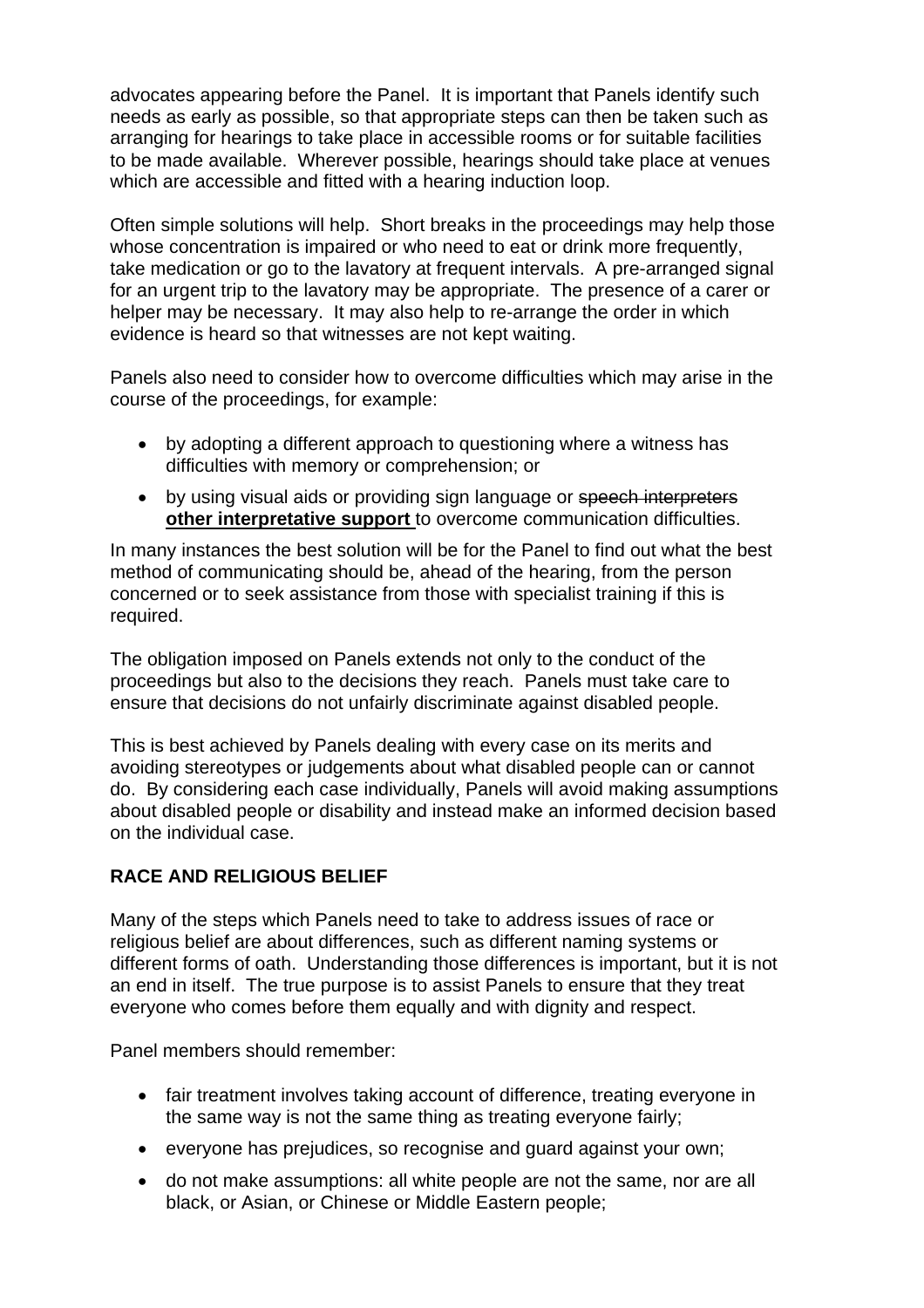- do not project cultural stereotypes, for example that "all Asian people" avoid eye contact;
- when in doubt, ask. A polite question about how to pronounce a name or about a particular religious belief or language requirement will not be offensive when prompted by a genuine desire to get it right.

However committed Panel members may be to fairness and equality, they may still give the opposite impression by using inappropriate, dated or offensive words. There is no fixed code; language and ideas are living and developing all the time. Panel members need to be aware that acceptable language changes and seek to keep abreast of such change. For example, "black", which was once regarded as too direct is now acceptable to **many** people of African or Caribbean origin whereas "coloured" is now an offensive term that should not be used.

Similarly, broad descriptors such as "Asian" should be used with care. People may prefer to identify themselves by reference to a specific country, region or religion and people of Asian origin born in Britain may refer to themselves as British or British Asians.

Names and naming systems vary considerably between minority groups and some are complex. It is more important for Panel members to treat people with courtesy and address them properly than to try to learn all the different naming systems. Ask people how they would like to be addressed, how to pronounce their name and how to spell it. Ask for their full name or first, middle and last names. Do not ask for their "Christian name" or "surname".

#### **Religious Diversity in the UK**

Christianity has not only played a major part in the evolution of society among the white population in the UK, but has also attracted a significant number of adherents within minority groups. There are a number of Asian and Chinese Christian churches, and black churches are currently the fastest growing within the Christian communion. However, Panels will undoubtedly encounter people with a variety of different religious beliefs - or none. There are, in addition, many degrees of devotion within the practice of any faith.

#### **Oath-taking**

The Oaths Act 1978 provides for the forms in which oaths may be administered and that a solemn affirmation is of the same force and effect as an oath.

In today's multicultural society everyone should be treated sensitively when making affirmations or swearing oaths. The question of whether to affirm or swear an oath should be presented to all concerned as a solemn choice between two procedures, which are equally valid in legal terms. The primary consideration should be what binds the conscience of the individual and Panels should not assume that an individual belonging to a minority community will automatically prefer to swear an oath rather than affirm.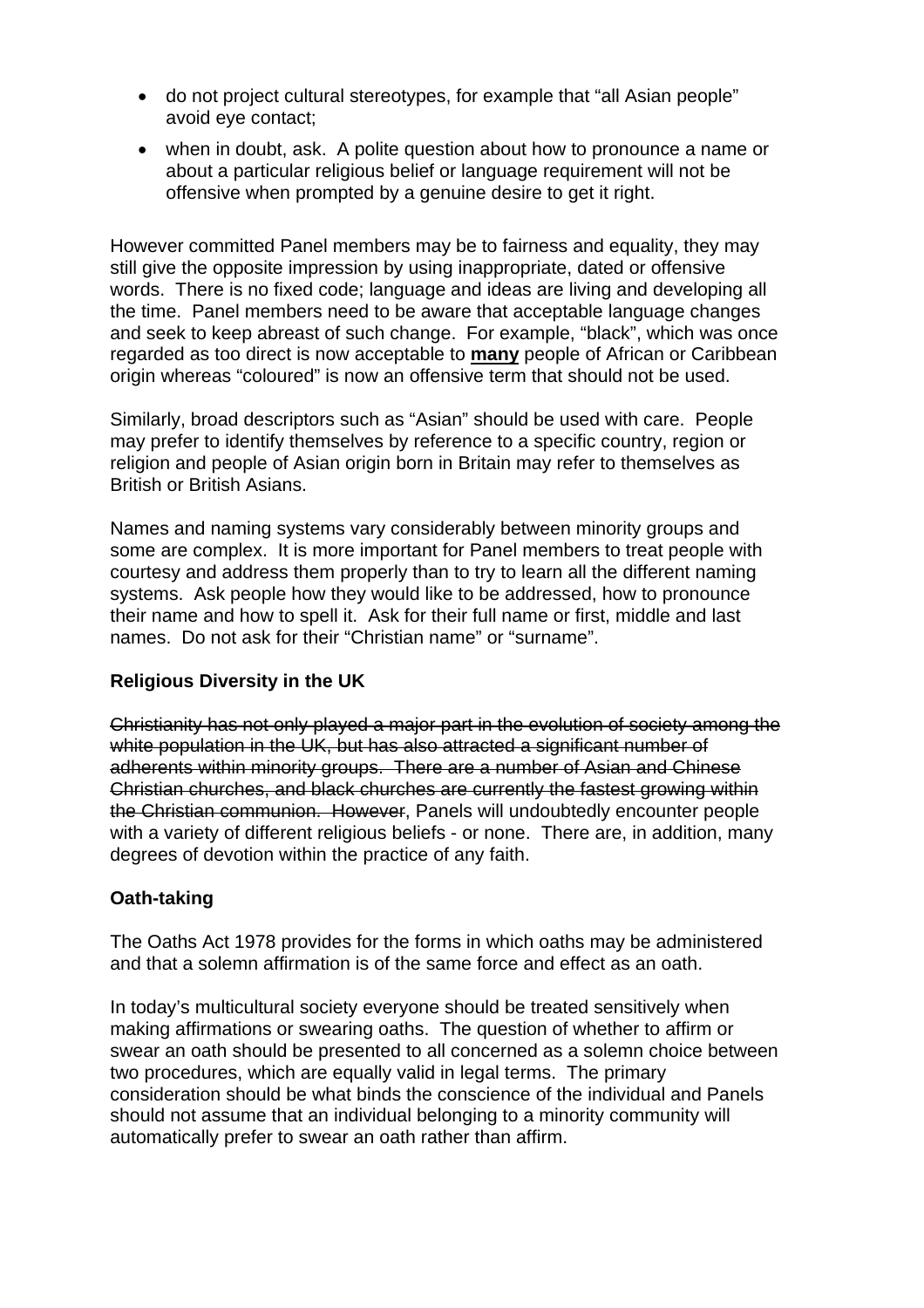As a matter of good practice and to confirm the importance of giving truthful evidence, Panel members should sit quietly and pay attention to a person whilst they are swearing an oath or affirming.

All faiths have differing practices with regard to court proceedings and these should be handled by Panels sensitively **and** with respect and not as though they are a nuisance.

Some witnesses may wish to perform some form of ritual washing, to remove shoes or cover their heads or bow with folded hands whilst taking an oath on their holy scripture. Panels should treat such requests sympathetically, especially as in some faiths the holy scripture is believed to contain the actual presence of Divinity and the request is being made in order to manifest respect to the presence of the Divine.

Jewish, Hindu, Muslim and Sikh women may prefer to affirm if having to give evidence during menstruation or shortly after childbirth.

Panels should ensure that holy books of are available at hearings. It is likely that most demand will be for:

Bible (Old and New Testaments); Hebrew Bible; Qur'an (Muslim); Gita (Hindu); and Sunder Gutka (Sikh).

Holy books should be covered at all times when not in use in cloth or velvet bags. When uncovered, they should only be touched by the person taking the oath, not by Panel members or staff.

#### **CHILDREN**

Children rarely appear before Panels but, when they do, cases should be expedited as far as possible.

In legal terms a child is a person under the age of 18. Therefore the way in which Panels deal with children who appear as witnesses will to some extent depend upon the age of the child. However, research has shown that children's fears about going to court do not decrease with age, and adolescent witnesses are more likely to exhibit adverse psychological reactions than younger ones.

Panels need to be aware of the sort of stresses and worries going through a child's mind when involved in legal proceedings. This can relate to a fear of the unknown, pressure to withdraw the complaint, fear of retaliation or of publicity, having to relate intimate personal details in front of strangers and insensitive questioning. Children may worry about having to repeat bad language, being shouted at, not being believed, having to give their address, being sent away or being sent to prison. Perhaps the greatest problem that a child might have to cope with is a feeling of guilt.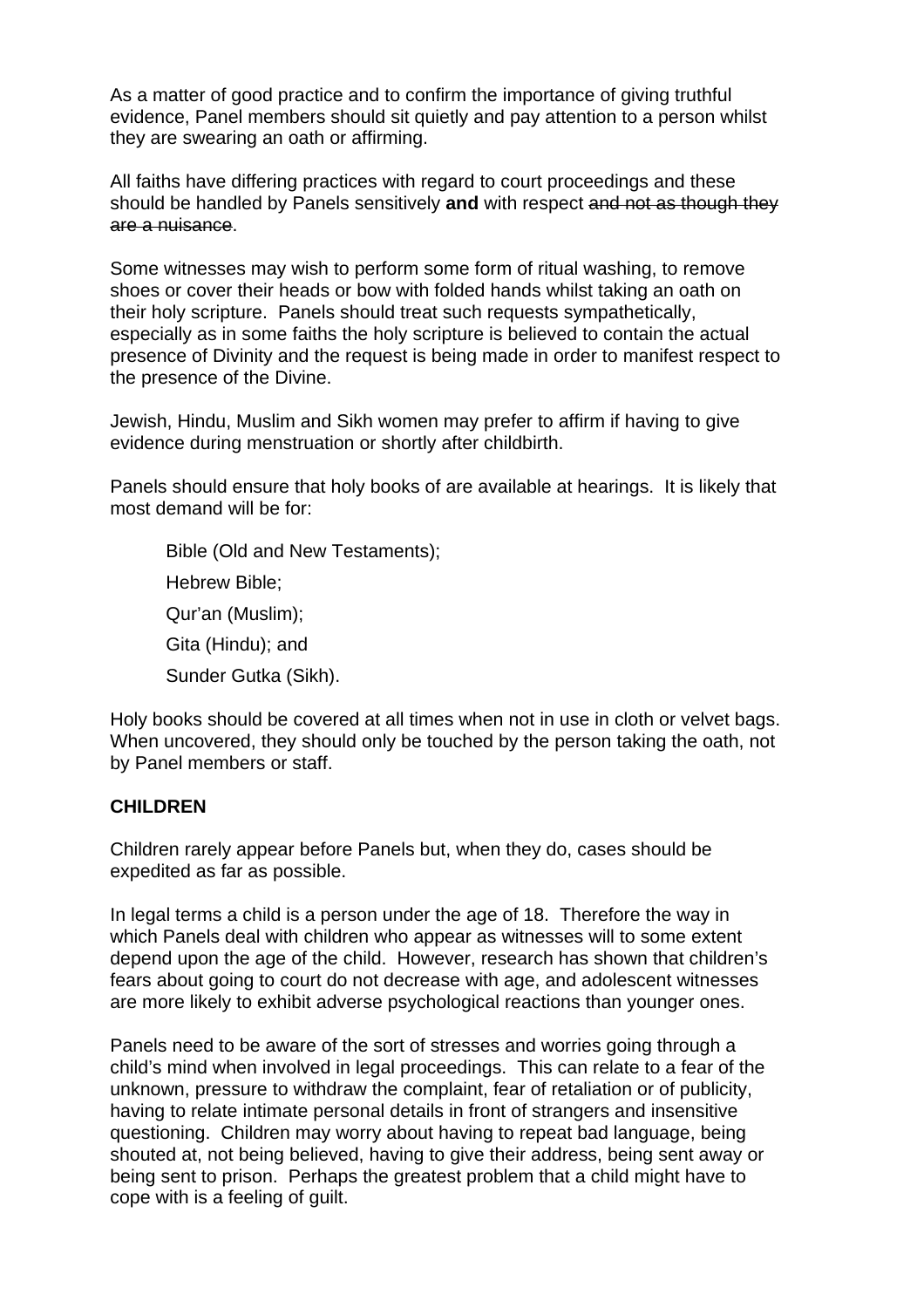Panels should never underestimate how little of the proceedings a child understands. A child may not admit to the fact that they do not understand something, so vigilance and some second-guessing are vital.

The procedural rules<sup>1</sup> for Panels allow a broad discretion as to how evidence is given in the proceedings, and permit a child witness to give evidence through a video link or by any other means such as the video tape of an interview conducted in the context of a criminal investigation.

This power is particularly important where children are concerned in terms of achieving the overriding objective of dealing with cases justly, including ensuring that the parties are on an equal footing. What a child has said on a previous occasion can also be put before the Panel in the form of hearsay evidence.

If a child does have to give evidence in person then the Panel should:

- make appropriate arrangements to avoid any confrontation between the child and any party to the proceedings. This includes welfare provision during breaks and after the evidence is concluded.
- adopt procedures to ensure that the child's testimony may be adduced effectively and fairly.
- permit a third party, such as a parent, to sit near to the child provided that they do not disrupt the child's testimony;
- admit the child's evidence unless the child is incapable of giving intelligible testimony. The Panel must form a view on the child's competence at the earliest possible moment **opportunity**;
- ensure that advocates do not attempt over-rigorous cross-examination and use language that is free of jargon and appropriate to the age of the child.

### **GENDER**

 $\overline{a}$ 

There have been many positive changes in society regarding gender roles but, even though women comprise more than half of the adult population, they remain disadvantaged in many areas of life. The disadvantages that women can suffer range from inadequate recognition of their contribution to the home or society to an underestimation of the problems women face as a result of gender bias.

Stereotypes and assumptions about women's lives can unfairly impede them and frequently undermine equality. Panels members must take care to ensure that their own experiences and aspirations, as women or of women they know, are not taken as representative of the experiences of all women. Factors such as ethnicity, social class, disability status and age affect women's experience and the types of disadvantage to which they might be subject.

In legal proceedings, women often feel humiliated, patronised and disbelieved and this is likely to be particularly true when any intimate health issue or issue of sexuality arises.

<sup>1</sup> HPC (Investigating Committee) (Procedure) Rules 2003; HPC (Conduct and Competence Committee) (Procedure) Rules 2003; HPC (Health Committee) (Procedure) Rules 2003.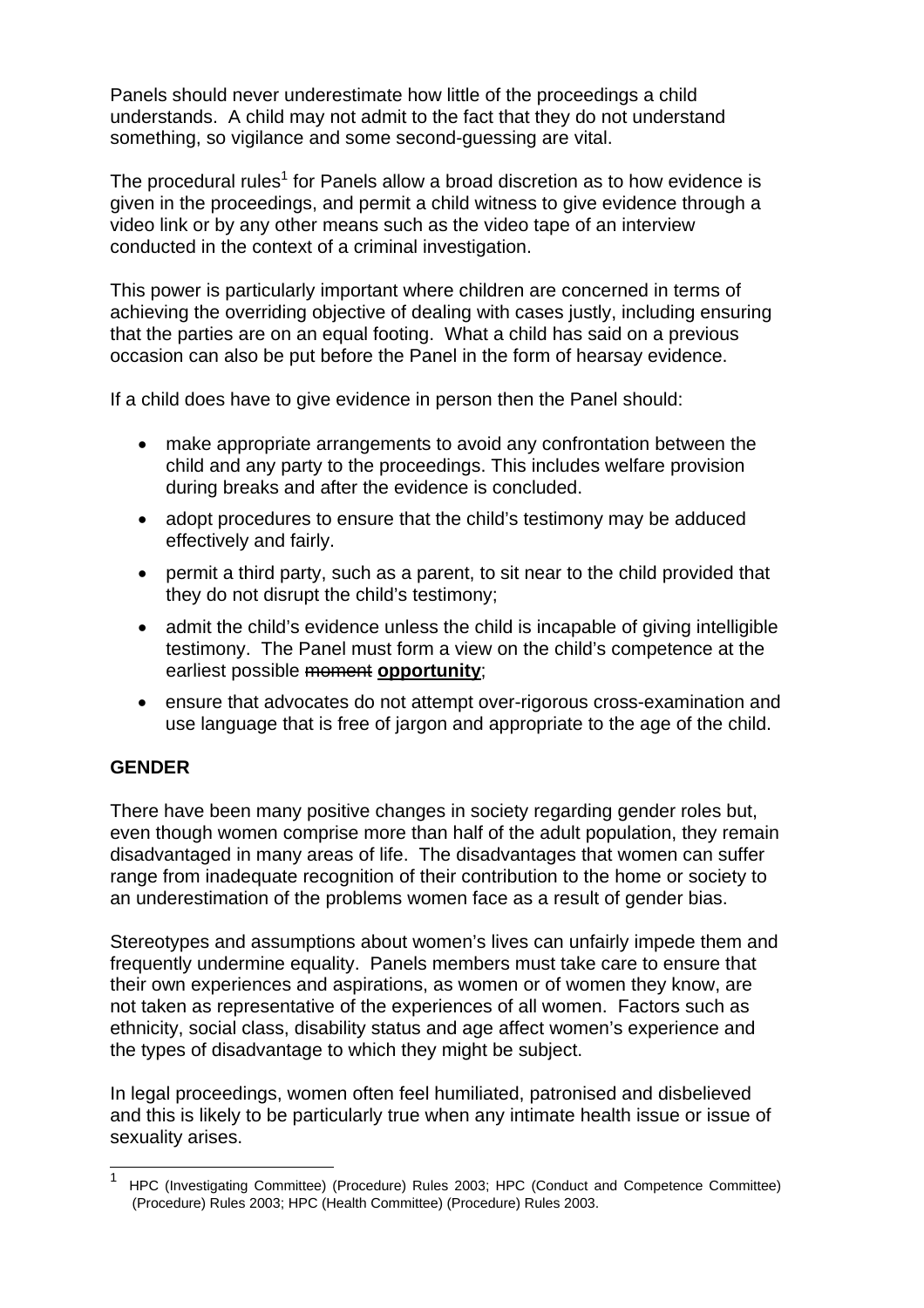Panels need to be aware that it is a common misconception that a witness's demeanour, when giving evidence, will reflect the truthfulness of their account. This is not necessarily so. Victims of sexual or indecent acts often **may** exhibit a controlled response and in fact mask their feelings, appearing calm and composed. A woman may appear to minimise the impact of sexual harassment or sexual assault out of embarrassment and a wish to end the ordeal.

The procedural rules<sup>2</sup> for Panels allow a broad discretion as to how evidence is given in proceedings. **In cases where witnesses have been assessed as vulnerable (for instance, where the allegation against the registrant is of a sexual nature and the witness was the alleged victim), measures adopted by the Panel may include the use of video links, the use of pre-recorded evidence as the evidence-in-chief of a witness or the use of screens.**

Sexual complainants, including those complaining of sexual harassment, can suffer when there is unnecessarily over-rigorous cross-examination regarding their previous sexual history or where the assailant is known to them. In cases involving allegations of a sexual nature, the procedural rules enable Panels to prevent a witness from being cross-examined by their alleged assailant but skilful and remorseless questioning by a**n** detached advocate can be an equally demeaning experience. Panels should intervene to restrain insulting or offensive questions or the humiliation of a witness. The Human Rights Act also has implications for the extent to which a witness's right to respect for **his or** her private and family life may be infringed. **Panels should be especially vigilant to ensure that witnesses are not subjected to inappropriate or irrelevant cross-examination about their sexual history.** 

#### **SEXUAL ORIENTATION**

 $\overline{a}$ 

There is a historical background of widespread discrimination against homosexuals. Sexual orientation is just one of the many facets of a person's identity. Being a lesbian or a gay man is sometimes described as being as much an emotional orientation as a sexual one.

There is no evidence that being gay implies a propensity to commit any particular type of offence. A common, and extremely offensive stereotype, links homosexuality with a paedophile orientation. Most sexual abuse of children happens in the home, is committed by someone the child knows well, and is not gender specific. There is no evidence that gay men are more likely to abuse children than heterosexual men. Panels need to be aware of the harm caused by such stereotypical assumptions. It is equally misguided to:

• attribute feminine characteristics to gay men, or masculine characteristics to lesbians. Such attributions are not only offensive but can lead to dangerous assumptions, for example, that a lesbian may be more resilient to harassment than her heterosexual counterpart;

<sup>2</sup> HPC (Investigating Committee) (Procedure) Rules 2003; HPC (Conduct and Competence Committee) (Procedure) Rules 2003; HPC (Health Committee) (Procedure) Rules 2003.